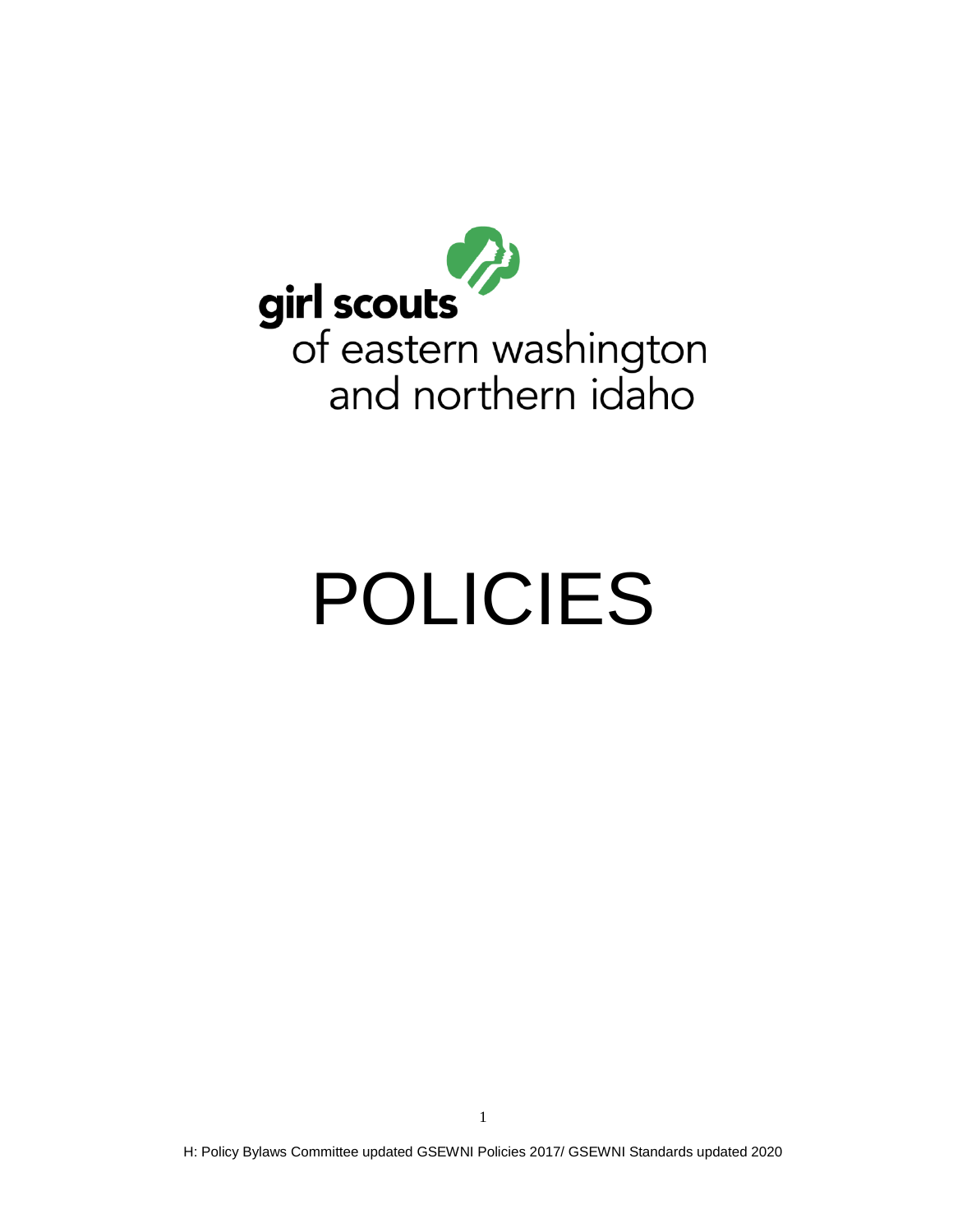# **GIRL SCOUTS OF EASTERN WASHINGTON & NORTHERN IDAHO**

# **POLICIES**

# **Applicability**

The Policies in this document are to be followed by all members of Girl Scouts of Eastern Washington & Northern Idaho (GSEWNI). Compliance is mandatory.

## **Introduction**

This document establishes policies of the GSEWNI Council and is an adjunct to the following publications and documents:

- BLUE BOOK OF BASIC DOCUMENTS, publication of the Girl Scouts of the United States of America (GSUSA), stating the accepted rules of action which are binding on those whom they affect;
- VOLUNTEER ESSENTIALS (current), including SAFETY-WISE, a publication of GSUSA standards for Girl Scouts;

It is to be used by all adults, including but not limited to, those who work directly with girls in troops/groups, camps, and special events.

# I. ABBREVIATIONS & DEFINITIONS

**GSEWNI – Girl Scouts of Eastern Washington and Northern Idaho Council**

**GSUSA – Girl Scouts of the United States of America**

**COUNCIL SPONSORED EVENTS - All trainings, day and resident camps, activities, and program events organized and supervised by council staff.**

**POLICY – A course of action established by the Board of Directors which is binding upon all members.**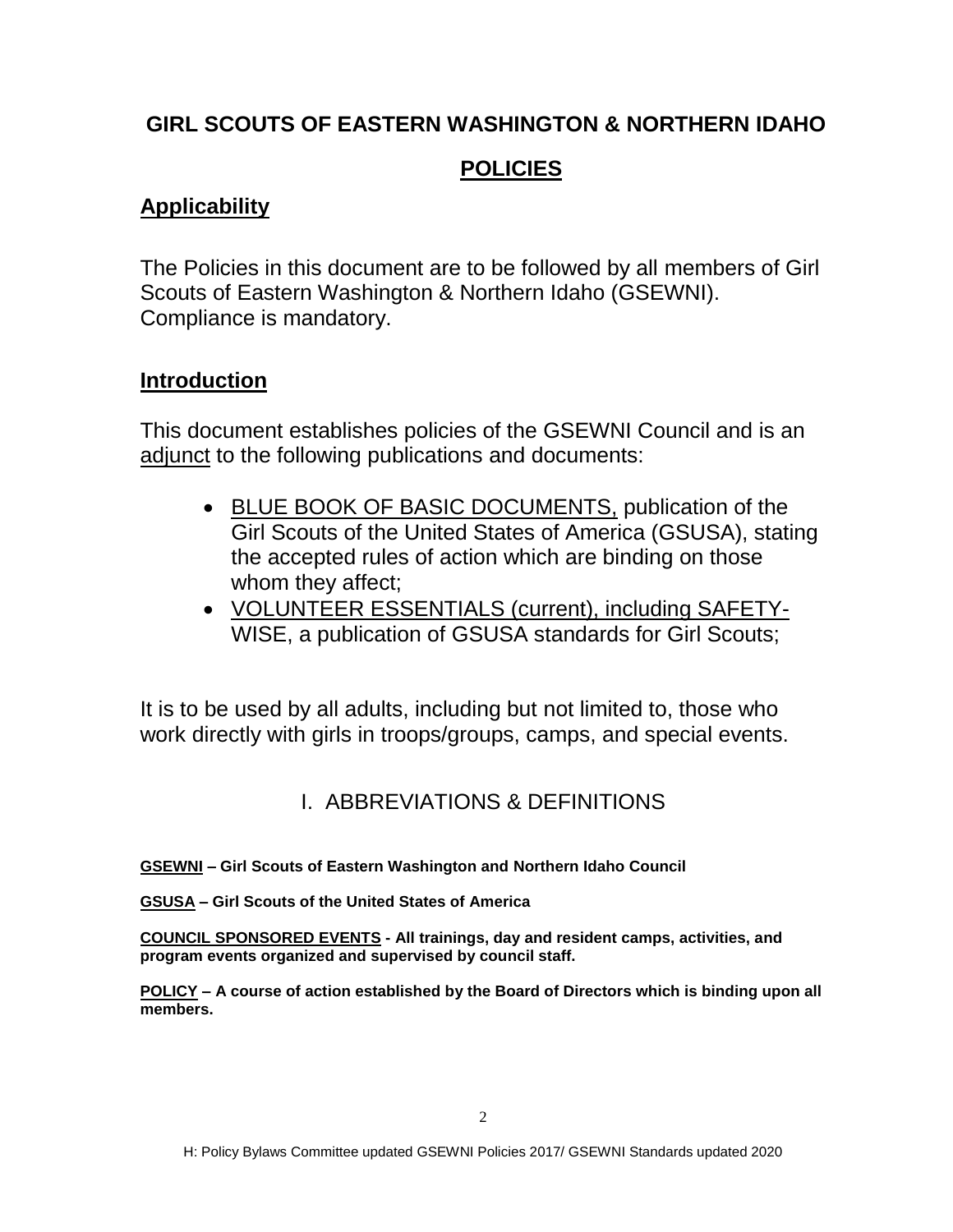## **II. VOLUNTEERS**

## **VOLUNTEER SERVICES**

**Policy 1: All staff, potential staff, board members, and operational volunteers, except those acting in a temporary, advisory, or consultative capacity, are required to sign a release for a criminal background check, and updated every two years, in order to be considered a candidate for, or remain in, a paid or volunteer position.** 

## **TRAINING**

- **Policy 2: All Troop/Group Leaders and Council Certified Trainers must complete required trainings designated by GSUSA and GSEWNI to maintain appointment to their position.**
- **Policy 3: There must be at least one GSUSA-registered adult with current Level I First Aid and CPR certifications at all GSEWNI functions and activities that occur outside of the regular meeting place and where girls are present. Level 2 certification is required for camping events exceeding 200 participants, for resident camp, for high ropes courses, and for events using non-motorized travel 10 or more miles from a trailhead.**

## **III. TROOP ORGANIZATION**

**Policy 4: Troops will be organized into groups in compliance with Standards as stated in Volunteer Essentials. A troop will remain open for enrollment of additional members until the maximum program age level ratio of adults to girls is met.** 

## **IV. FINANCE**

- **Policy 5: All money raised or earned and other assets received in the name of and for the benefit of Girl Scouting must be authorized by GSEWNI or GSUSA and used for the purposes of Girl Scouting. Such monies and other assets become the property of and are administered by GSEWNI or GSUSA. Such assets are not the property of an individual girl or adult, service unit, troop, group, or communities within the council. Any person who misuses council assets will be removed from their Girl Scout position(s) and is subject to prosecution.**
- **Policy 6: All service units, troops, groups, and day camps shall safeguard all funds and make timely deposits of monies collected. Funds exceeding \$25.00 must be deposited in an account at a GSEWNI-approved financial institution. Accounts will be maintained in the name of "Girl Scouts of Eastern Washington & Northern Idaho – Service Unit/Group/Troop/Day Camp # \_\_\_\_\_" utilizing the council tax identification number. All authorized users of each bank account(s) must be registered Girl Scouts, unrelated and reside in separate households. All Girl Scout funds are to be maintained in a fiscally responsible manner and practice.**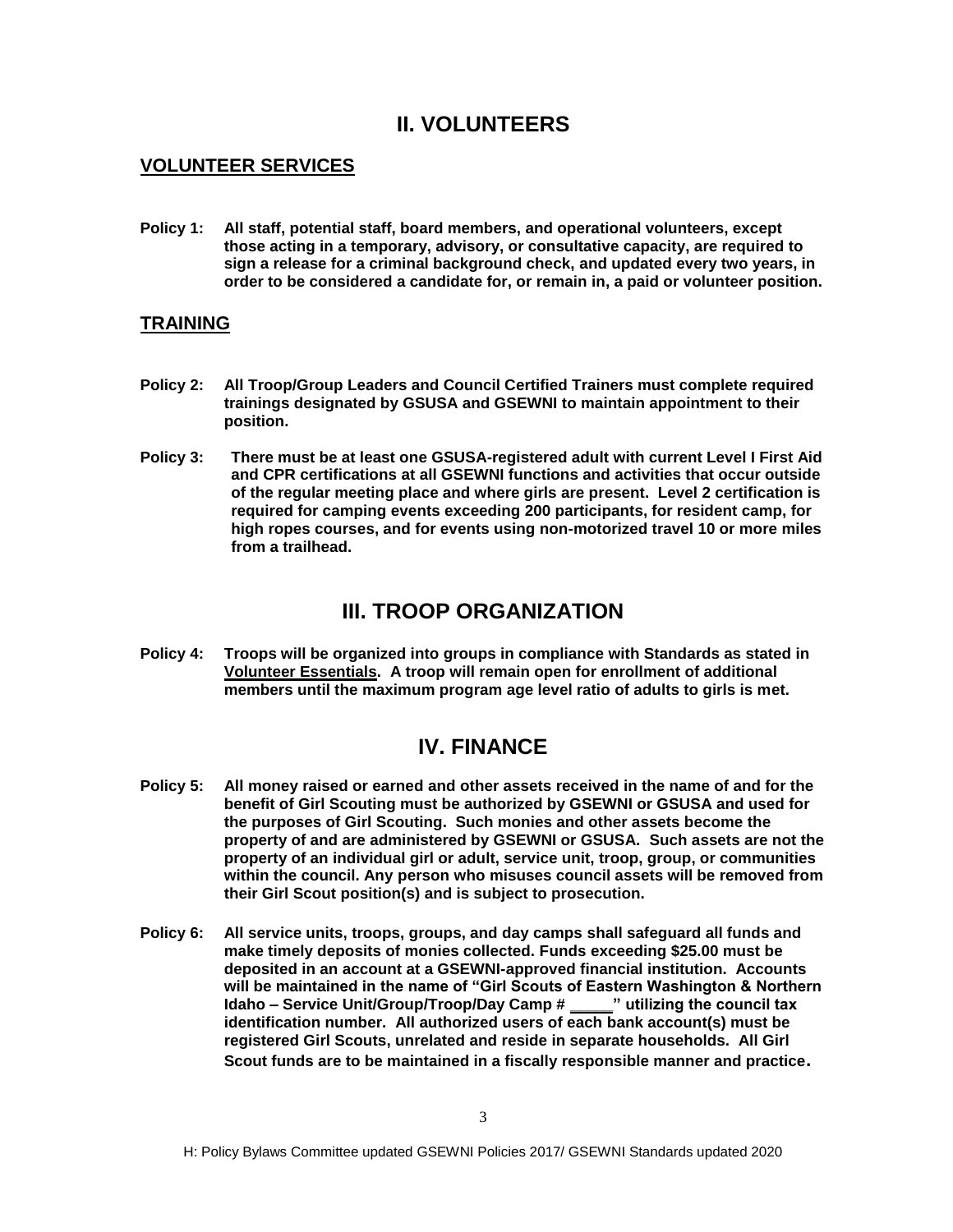- **Policy 7: Should a troop/group/service unit/day camp disband or fail to re-register, the balance of any funds will revert to the Girl Scouts of Eastern Washington & Northern Idaho and placed in the GSEWNI Opportunity Scholarship Fund.**
- **Policy 8: GSEWNI is incorporated as a nonprofit 501(c)3 by the Internal Revenue Service; as such, a contribution may only be tax deductible when the primary beneficiary is GSEWNI, not an individual girl, adult, troop/group, or service unit. Funds contributed for specific troops/groups, service units, and day camps (t/g/su/dc) will be forwarded by GSEWNI to the identified t/g/su/dc. For a single cash donation to a t/g/su/dc that exceeds \$250, the excess above \$250 shall be contributed to the GSEWNI Opportunity Scholarship Fund if no prior councilapproved plan exists for those funds.**

# **V. SCHOLARSHIPS**

**Policy 9: Scholarships for annual GSUSA membership dues, handbooks, basic uniform components, program activities, and adult training, as GSEWNI budget allows, shall be available for all girls and adults registered in GSEWNI. The amount of scholarship granted shall be based on financial need. Girls must utilize available product sales revenue (e.g. Cookie Dough) prior to applying to the GSEWNI Opportunity Scholarship Fund**.

## **VI. PRODUCT SALES PROGRAM**

**Policy 10: GSEWNI shall conduct product sales programs that comply with GSUSA.**

## **VII. INSURANCE**

**Policy 11**: **Through membership in GSUSA, GSEWNI provides comprehensive liability insurance for all approved GSEWNI activities.** 

# **IX. GIFT ACCEPTANCE**

**Policy 12**: **The Council adheres to the Donor Bill of Rights. The GSEWNI Board, or its designee, reserves the right to accept or decline gifts to the Council. All gifts of real or personal property (other than monetary donations) shall be accepted or approved by the vote of the board of directors.**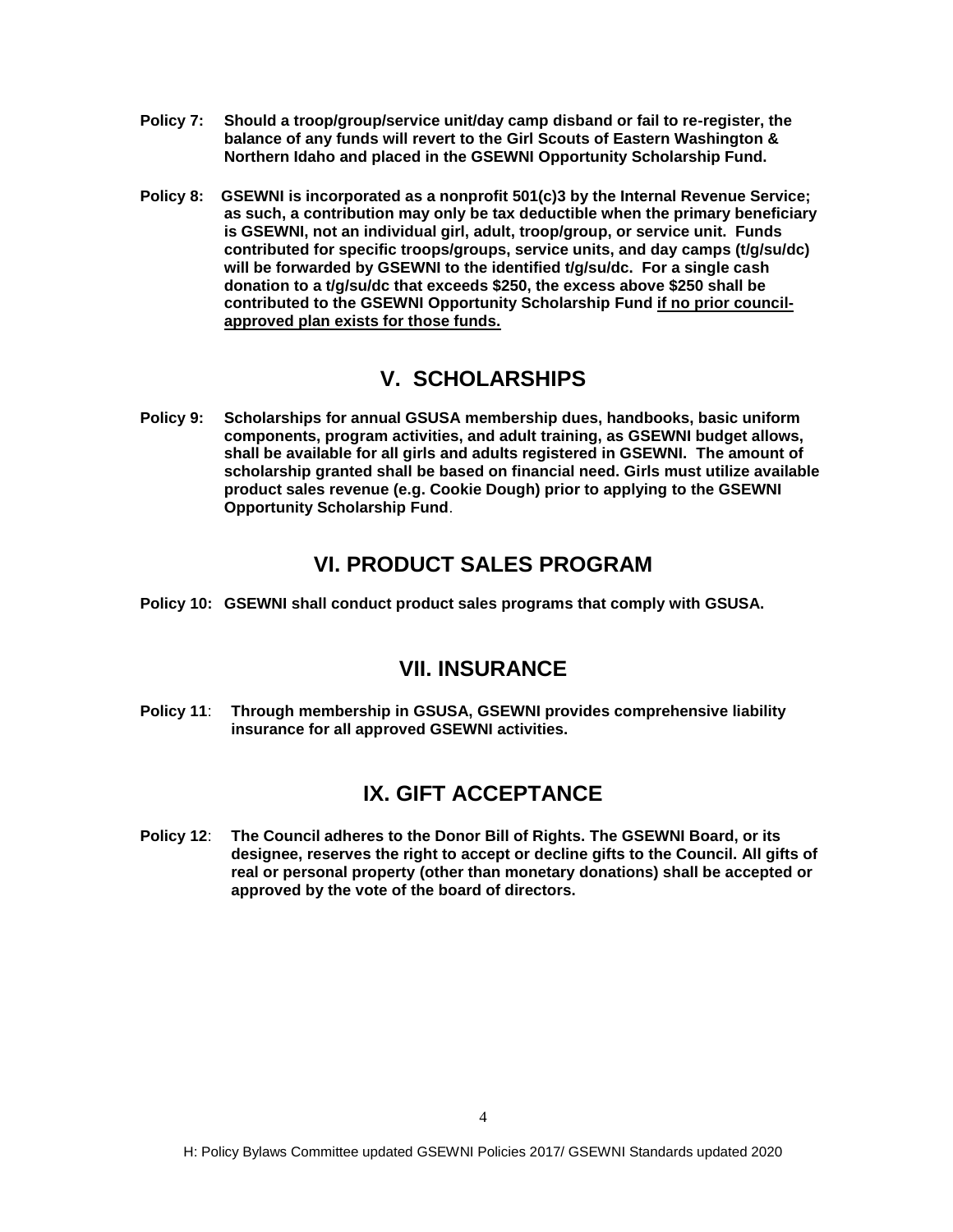## **X. SALE & DISPOSAL OF COUNCIL ASSETS**

**Policy 13**: **The sale and/or disposal of council assets shall be approved by the vote of the GSEWNI Board of Directors.** 

## **XI. CONFLICT OF INTEREST**

**Policy 14: A member of the board and/or board development committee shall not have a significant other, immediate family member or reside in the same household as a regular full or part-time employee of GSEWNI. A member of the board and/or board development committee must relinquish GSEWNI operating volunteer assignments and responsibilities during the time they serve on the board of directors and/or board development committee.** 

## **XIII. PUBLIC RELATIONS**

**Policy 15: Only the Council Board chair and CEO or a designee, may speak to the media on behalf of the Girl Scouts of Eastern Washington & Northern Idaho.**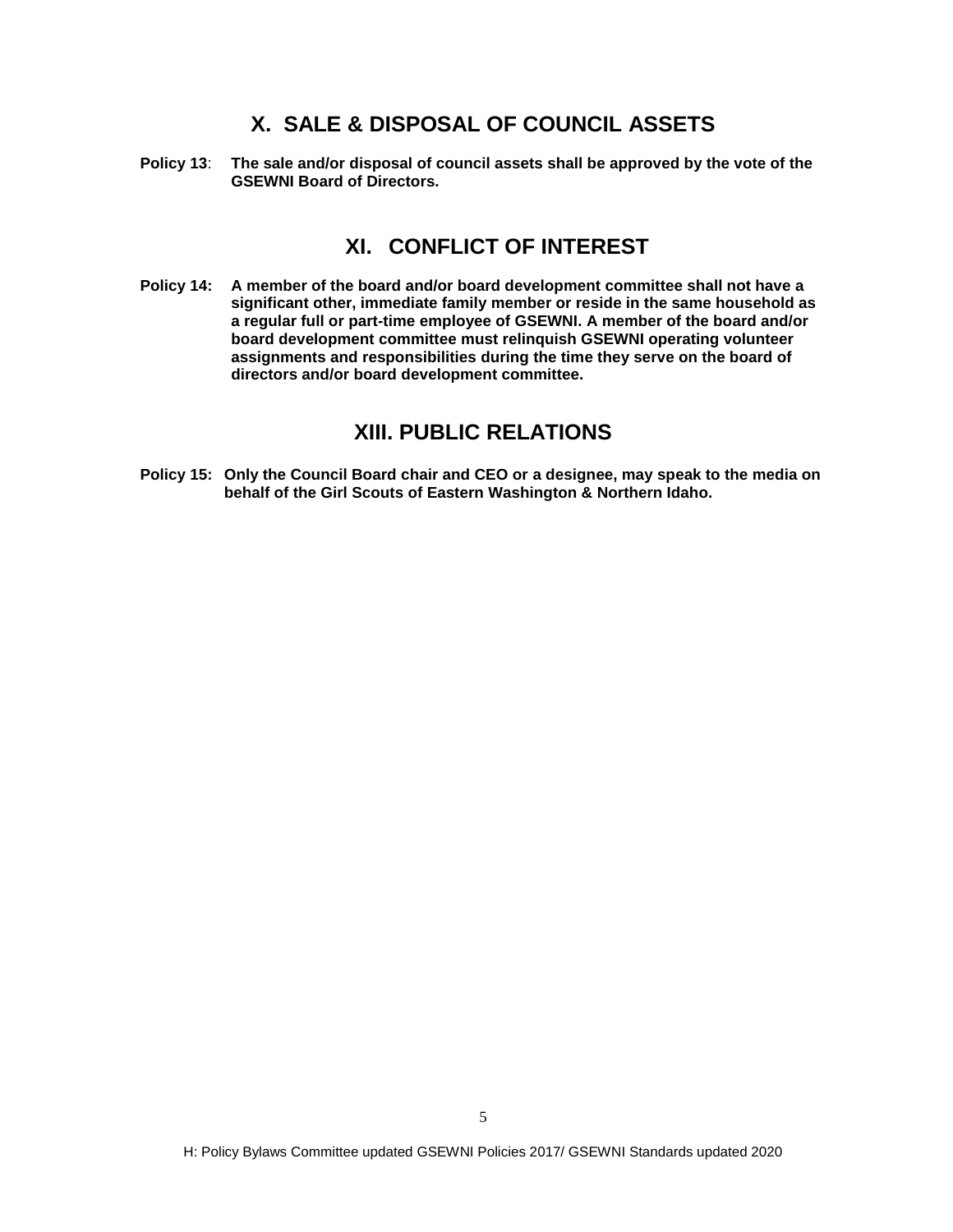

Girl Scouts Eastern Washington & Northern Idaho

> Attachment A: Standards Updated: 02/26/2020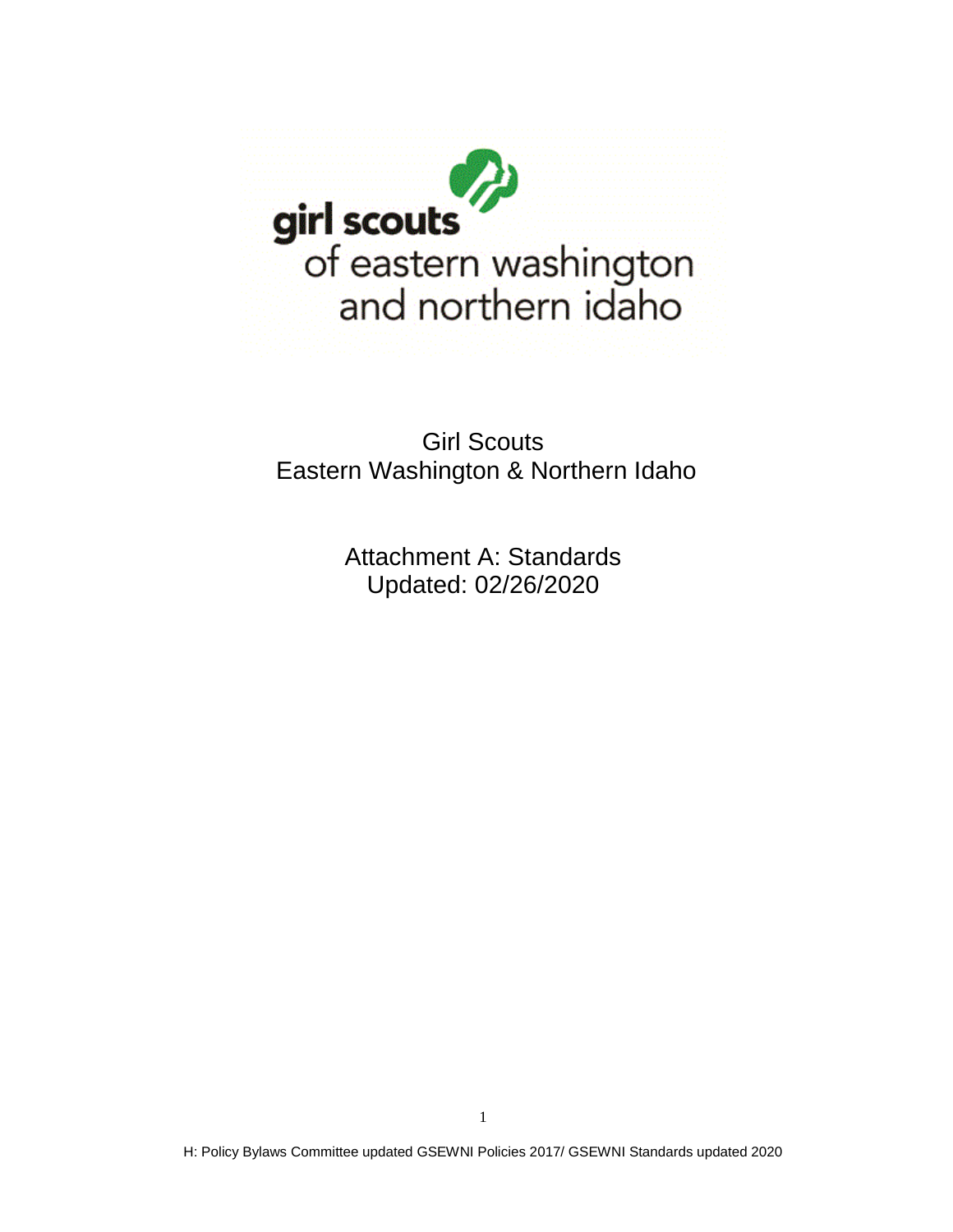## **STANDARD:**

A statement that further describes the policy and provides examples and details to more fully illustrate what is required in order to meet the policy.

#### **Standard(s) – Policy 2**

Individuals: To be eligible to attend any training provided by GSEWNI one must be a currently registered Girl Scout.

- Registered GSEWNI adults with specialized skills may meet training requirements and as such should fill out the form online for an equivalency certification.

- A key responsibility of all adult Troop leaders and/or adult volunteers is the ability to provide conflict resolution whenever needed.

#### I. New Troop Leader Training:

A) All new troop leaders must complete GSUSA Volunteer Orientation video **(GS101) within 60 days of appointment.** 

B) **All primary troop leaders must complete Welcome Training within 90 days** of their appointment to the position.

#### II. Outdoors and Troop Travel Trainings

- A) To go on a field trip with a troop, it is highly recommended that leaders complete the Field Trips and Outings 101 course (online).
- B) To go on overnight trips with a troop, leaders must complete Overnight Trips course (online).
- C) To do outdoor activities and camp at sites that provide potable water and toilets (fulfilling the training requirements for 'Safety Activity Checkpoints- Hiking, Camping, and Outdoor Cooking'), leaders must complete Outdoor Essentials Basic.
- D) To do outdoor activities in the wilderness without potable water and toilets, and to take children backpacking (fulfilling the training requirements for 'Safety Activity checkpoints-Backpacking'), leaders must: complete Outdoor Essentials – Advanced.
- E) To take a troop on a backcountry trip that is further than 30 minutes from help from a medical professional (fulfilling the training requirement for certification as an advanced first aider, per the Safety Activity Checkpoints), leaders must complete Wilderness First Aid OR
	- I. Apply for an equivalency certificate via our website if you are a physician, physician's assistant, licensed practical nurse, paramedic, military medic, wilderness trainer, or Emergency Medical Technician (EMT).
	- II. Troop leaders who do not have this certification/ background will need to take this training before any troop trip that is further than 30 minutes of help from a medical professional. For example, if a trailhead is within 30 minutes of help from an ambulance and you can hike back out to it, you do not need Wilderness First Aid. If, however, you are hiking in a remote area without cell phone service, someone on your volunteer team will have to be an advanced first aider.
	- III. This is subject to change per the *[Safety Activity Checkpoints](https://www.gsewni.org/content/dam/girlscouts-gsewni/documents/Policies/2019%20Edition%20SAC@7.1.2019.pdf)* updates.
- F) To go one extended trips and international travel (fulfilling the requirement for 'Safety activity Checkpoint- Travel,' leaders must complete the Extended Trips/ International travel course (online).
- G) It is highly recommended that you have permission forms for field trips (found on our website- [Parent Permission Form\)](https://www.gsewni.org/content/dam/girlscouts-gsewni/documents/Troop%20and%20Service%20Unit/Parent_Permission_Form.pdf). It is not required that you have permission forms.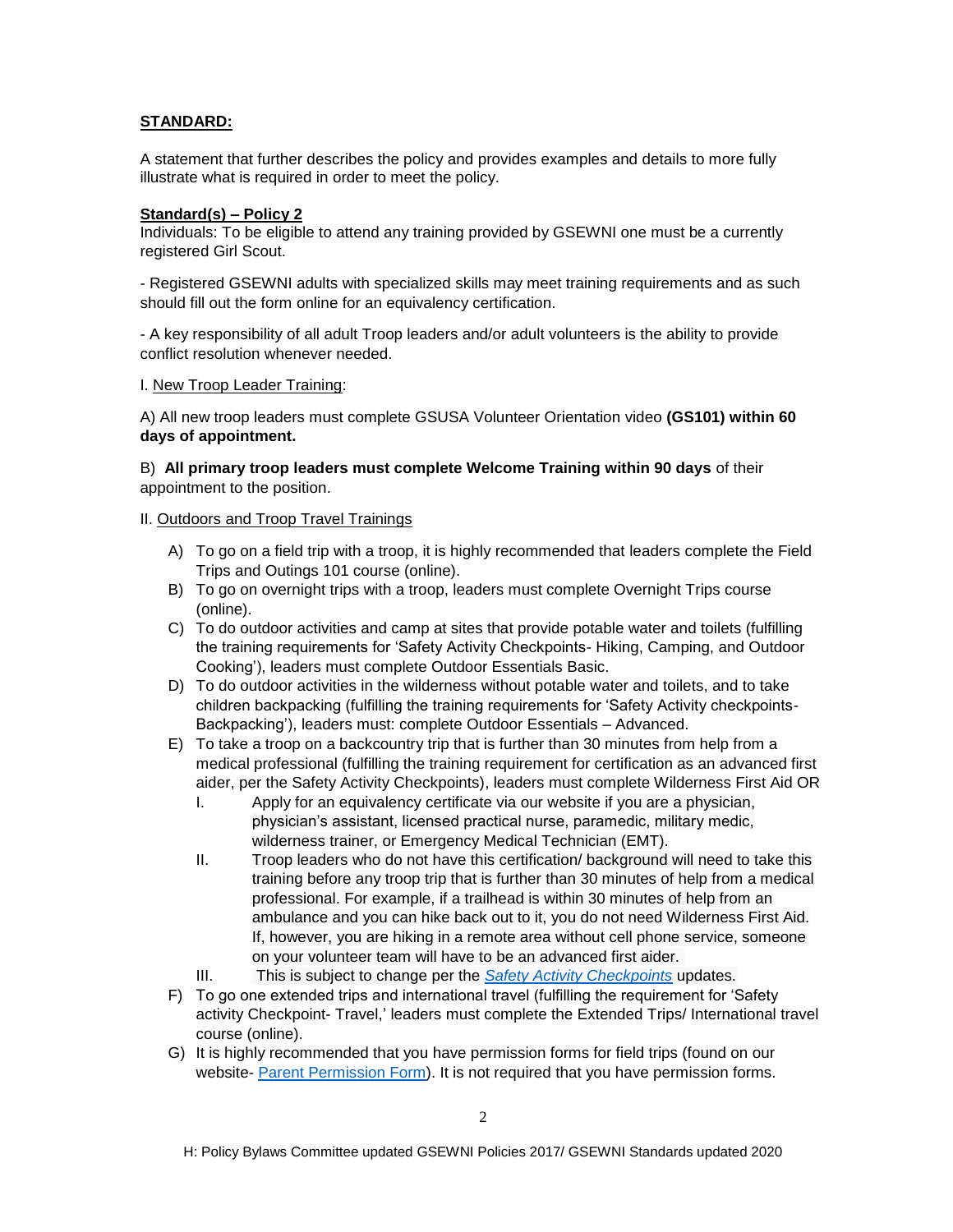- III. Special Skills Training
	- A) In order to do certain activities with Girl Scouts, leaders may have to do specialized trainings. The following trainings are available through Council:
		- i. Swimming Leaders must take Lifeguarding (fulfilling the requirement for 'Safety Activity Checkpoint- Swimming') to go swimming with girls in areas where there is no lifeguard on duty.
		- ii. Small Watercraft Leaders must take the Paddlesports Safety Course Online (fulfilling the requirement for 'Safety Activity Checkpoints: Canoeing, Corcl Boat, Kayaking, Rowboat, Stand Up Paddleboard - flat, near shore, no current)'
		- iii. Archery- Leaders must take Archery (fulfilling the requirement for 'Safety Activity Checkpoint- Archery') to lead girls in archery on any range without an instructor.
		- iv. Please refer to the *Safety Activity Checkpoints* for the most up-to-date specifics about requirements for skills training

IV. Other Trainings

- A) Other trainings including Ceremonies and Traditions, On the Level (where leaders learn about different age groups), troop finances, etc. are available to you through our Adult Education online and in-person trainings.
- B) Certified First Aider: see Standard(s) Policy 3

A GSEWNI online troop trip form may be required prior to taking a troop/group camping or using basic outdoor skills.

A GSEWNI online troop trip form is required 4 weeks prior to taking a troop/group camping at nonapproved sites or on a trip that utilizes non-motorized means of travel.

- A trip that utilizes non-motorized means of travel is defined as: a trip that involves overnight stays and non-motorized travel (e.g. bicycles, canoes, backpacking/hiking, sailing, or kayaking etc.) from point to point or repeated days of non-motorized activity.

## **Standard(s) - Policy 3**

When an individual Girl Scout is participating in a Girl Scout activity with her parent and/or legal guardian, the parent and/or legal guardian is responsible for the care and well-being of that Girl Scout.

When additional Girl Scouts are present the policy is applicable.

*Certified First Aider:* needs to review appropriate insurance forms, current medical authorization forms, and safety procedures/documents. Provides basic first aid as needed.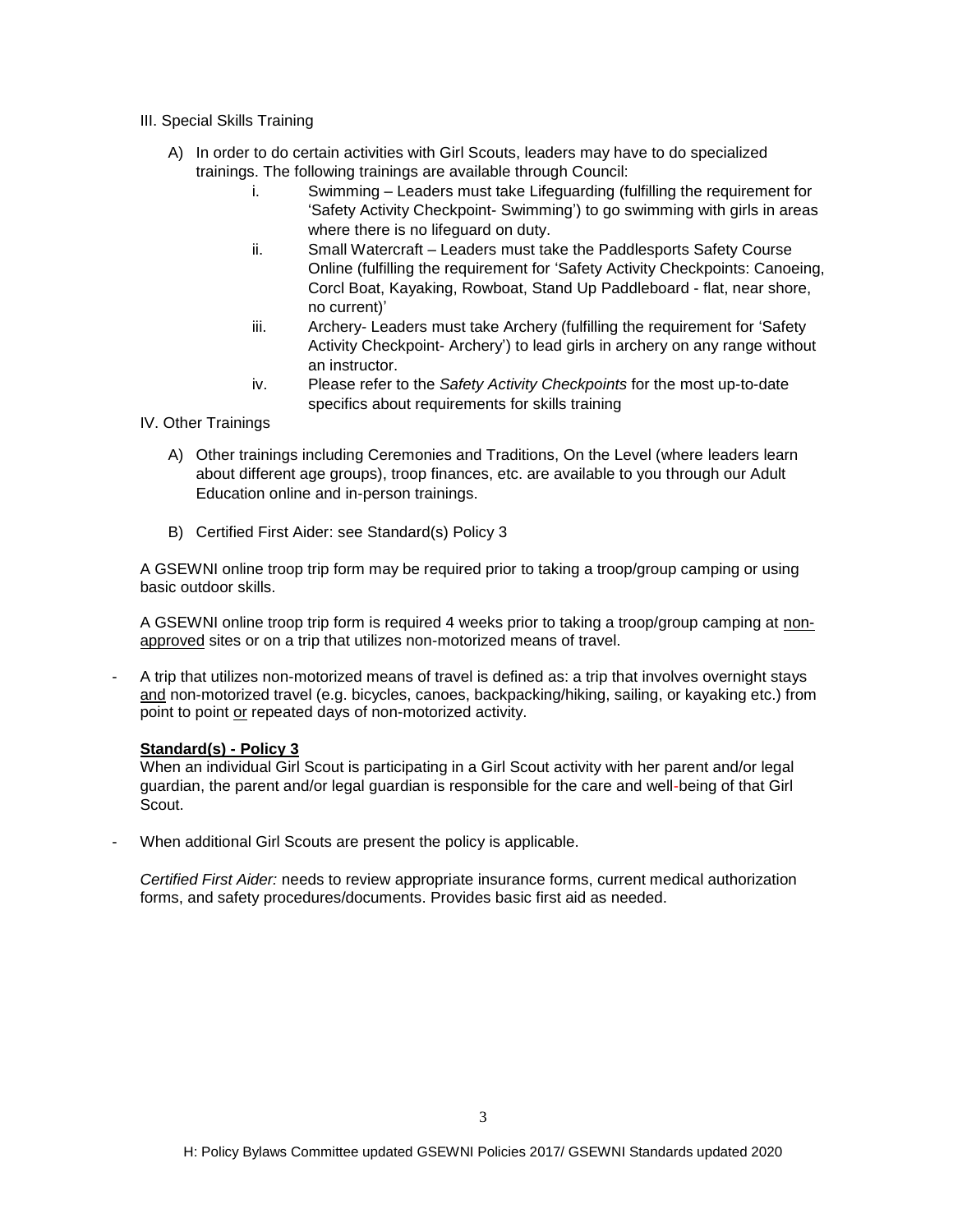### **Standard(s) - Policy 4**

*Troop:* Consists of a minimum of two registered unrelated and background checked adults, one being female, and five registered girls. Men can serve as troop volunteers, but an adult female who is not related to the other volunteer must be present at all times, and at no time is a girl to be alone with only one volunteer. Remember to also check the adult-to-girl ratios in *Volunteer Essentials*.

An advisor for Senior and Ambassador Troops shall be at least two years older than the oldest girl in the troop. See *Volunteer Essentials*, for additional girl/adult ratio requirements.

Troops will remain 'OPEN' in the Opportunity Catalog, displaying open spots for enrollment.

#### **Standard(s) - Policy 5**

Per IRS and GSUSA regulations, a troop's treasury shall benefit all the girls in the troop and shall not be used for individual personal use. Money may not follow a girl when she leaves or changes troops; the money she earned as part of the troop will remain with the troop.

For the purposes of a troop trip, troops may decide to keep individual financial records for the personal contribution portion provided by each family. Troop funds must support all girls in the troop. Use of funds and decision making for trips should be made by the girl members and communicated to the girls' families. Girls, parents and volunteers must understand that if anyone leaves the troop/group or plans change, funds do not belong to the individual and may not follow her should she transfer troops or choose to participate as an individual Girl Scout or Juliette.

Troops may vote to use troop funds for an individual's highest award project.

In the case of theft or loss of GSEWNI assets, including but not limited to product, money, and/or service unit/troop/group/day camp funds, the police must be contacted immediately and a report filed. A request for a copy of the report must be made within 24 hours of giving the report, and a copy of the police report must be submitted to the Council office within 24 hours of its receipt from the police department.

In the event GSEWNI must recover assets by hiring a debt collection agency, an attorney or pursing legal action, GSEWNI will seek to collect all costs associated with said debt collection, including by not limited to, attorney fees and court costs in any lawsuit, legal action or arbitration.

#### **Standard(s) - Policy 6**

**Banking:** A troop ,service unit, day camp bank account must have a minimum of 2 unrelated, current Girl Scout members, with current approved background checks, residing in separate households, as debit card holders on the account. Failure to adhere to this requirement may result in the account being frozen.

Bank accounts are not authorized for individual Juliette Girl Scouts with the exception of individuals working toward an approved Gold Award project or Girl Scout Destination.

Automatic-Teller Machine (ATM) debit cards shall be issued for service unit/troop/group/day camp accounts. Checks or drafts may be utilized only through bill-pay, online banking. Accounts must have a paper receipt for every purchase/use of the ATM debit card, cash withdrawals, and bill-pay transaction.

ATM withdrawals are not allowed without documentation (receipt) of what the money is being spent for and are highly discouraged. ATM withdrawals require submission of this documentation to the council office at the time of the annual reporting.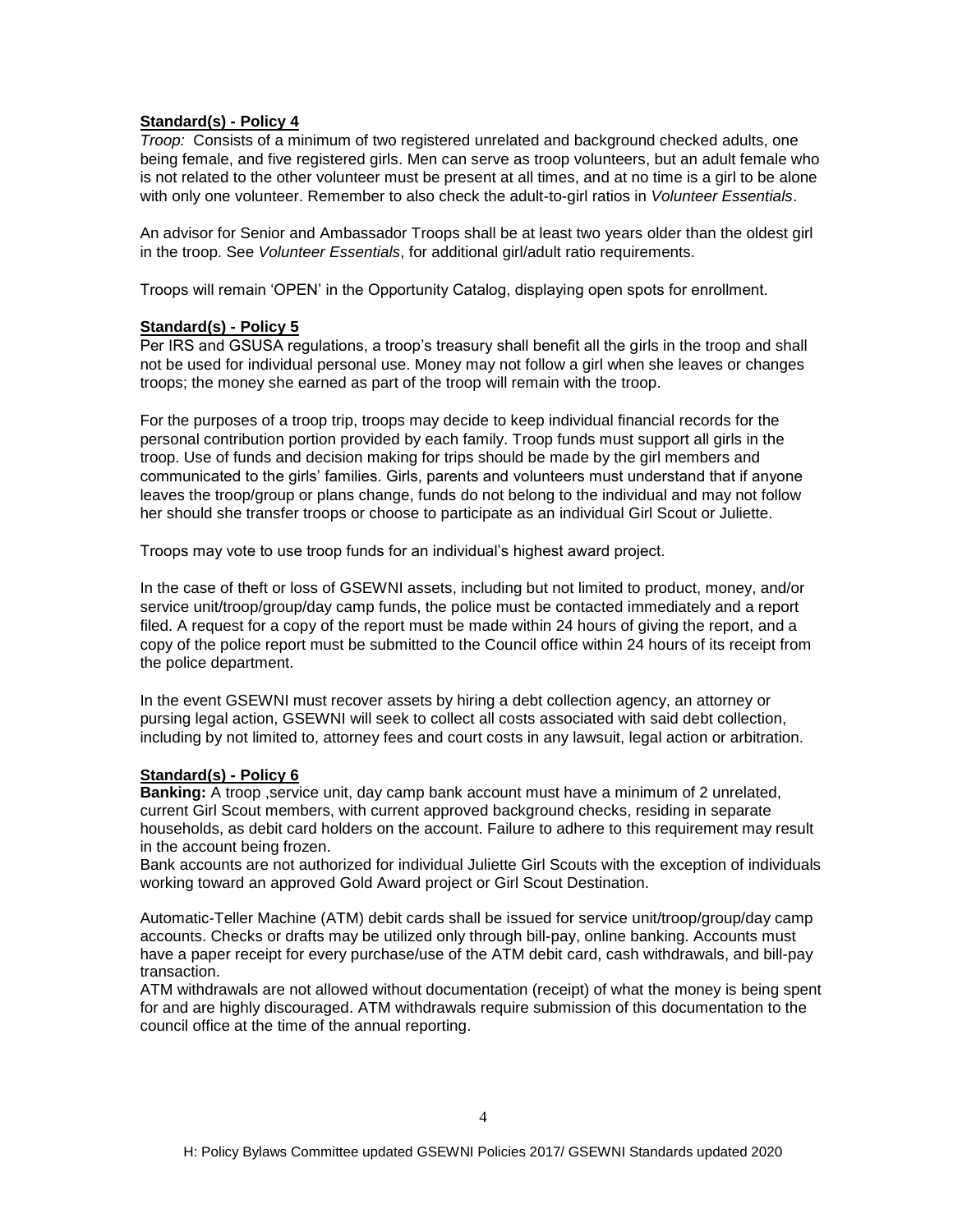A Bank Account overdrawn two (2) times in a three (3) month period will be frozen and the debit card holder who caused the overdraft shall be removed from the account and that person's debit card shall be cancelled. To remove the freeze on the account, the balance must be brought up to positive and a new account holder must be in place.

Bank Accounts will be frozen immediately if there are questionable use of funds or delinquent activities relating to product sales. Accounts will be reinstated as appropriate once all issues have been resolved.

GSEWNI staff will randomly audit bank accounts.

**Budgeting:** Each service unit, troop, group and day camp shall set an annual budget. Budgets should be based on realistic needs and estimated income. Service units, troops. Groups and day camps must submit proposed plans and budgets for review and approval to GSEWNI prior to engaging in money earning activities to support major projects. Money earning projects may not exceed the amount of money needed to support group activities.

**Collecting Funds**: CheddarUp is the preferred method of person to person online financial transactions associated with Girl Scout funds.

If a troop chooses to donate troop funds to another nonprofit, the troop will provide a copy of the chosen nonprofit's 50l(c)(3) documentation from the Internal Revenue Service to GSEWNI in the troop's annual report. Donations over \$250.00 are not allowed.

**Money Earning Activity Guidelines**: When troops/service units/day camps participate in Money Earning Activities, they must adhere to Safety Activity Checkpoint program standards. The Money Earning Activity must provide a progressive learning experience that is cognitive age and level appropriate and that furthers the goals of Girl Scouting

To hold a Money Earning Activity, registered troops must have participated in the most recent council product sales financial literacy program (Fall Products/ Cookies), with the exception of those troops formed after the previous product sales program.

Whether or not a girl participates in the council-sponsored Product Sales or extra money earning event portion of the Girl Scout program, for most activities, she must be equally funded and included in any events and activities planned by the troop/group and funded by the troop/group treasury. It ls expected that troop/group funds be utilized to absorb a girl's dues and materials it is to be determined by the leader that it ls beyond a girl's control to pay the established troop/group dues or materials.

**Financial Reporting:** All troops, groups, service units, and day camps must submit required financial reports, including but not limited to, the Annual Financial Report. Service Unit/Troop/group financial reports are due to Council no later than the date requested annually. – Day Camp reports are to be filed within 15 days of completion of the event. Service Unit/Troop/Group/Day camp is to retain documentation and itemized receipts as backup for purchases and transactions for two years for auditing purposes. Reports must be complete and copies shall be retained by individual submitting reports.

The bank account shall be inaccessible until the report is received and approved. Group leadership failing to file Finance Reports by the due date may not be permitted to hold troop meetings or participate in service unit events and/or product sales. Re-appointment to volunteer position is contingent upon receipt of annual financial reports.

When troop/service unit/group has a bank balance in excess of \$2,400 or the equivalent of \$200/girl, Council may request a specific, detailed plan for use of funds remaining in the accounts.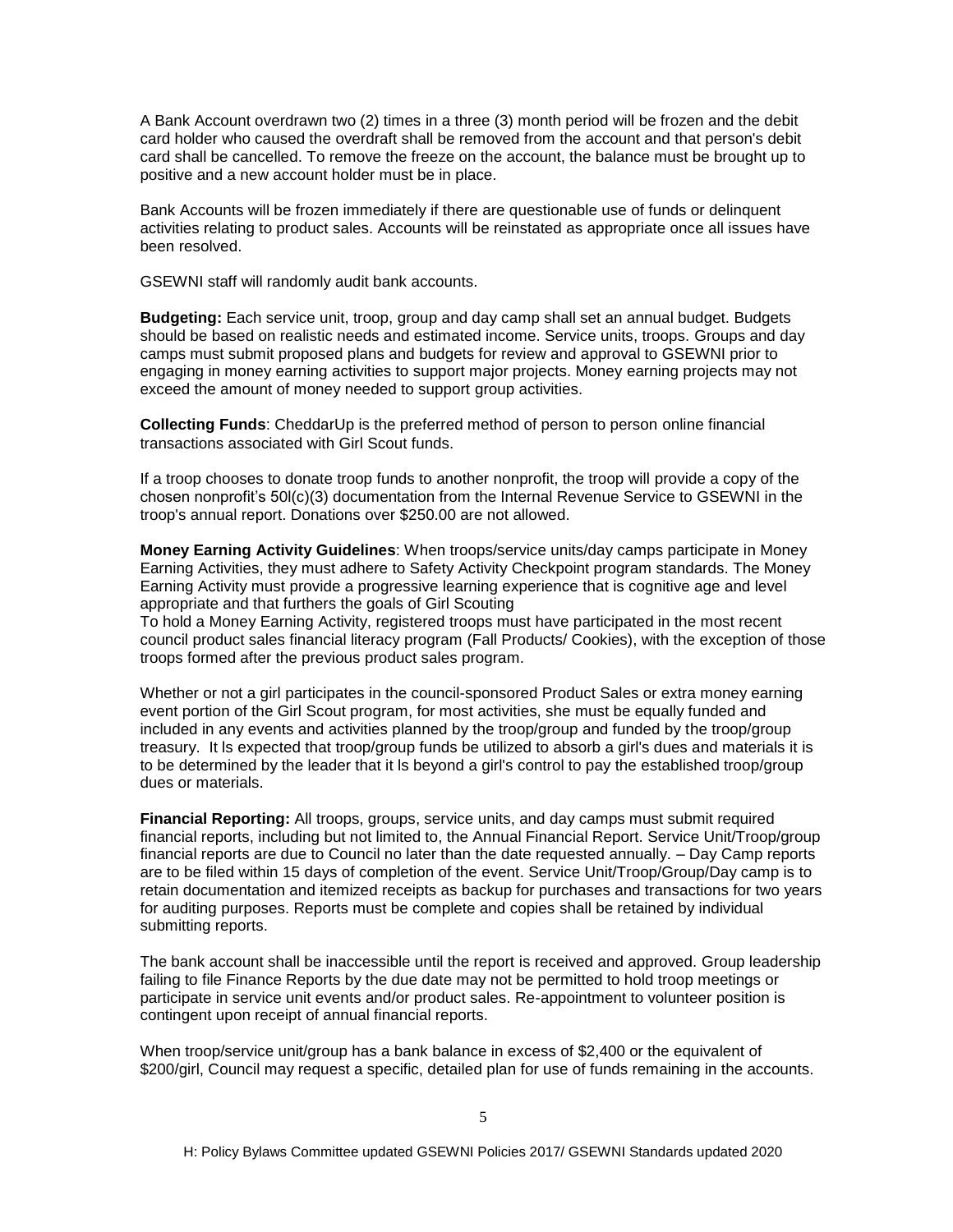Funds remaining may be used to cover expenses for Girl Scout program expenses and activities, GSUSA membership fee, or funds for a project planned by the girls. Girl Scout program expenses are defined as:

Girl merchandise from the GSEWNI Store or GSUSA Store

- Registration fees for approved Council, service unit day camps, or out of Council Girl Scout events-Including resident and day camps
- Special troop events or travel with prior council approval
- Project expenses incurred for approved Girl Scout Gold, Silver and Bronze Awards
- Destinations travel
- General project expenses

Unless GSEWNI has provided prior written approval for long range plans, GSEWNI may apply sanctions to troops/groups with excessive treasuries at the start of a membership year. Sanctions may include the ineligibility of the troop/service unit/group to participate in any monev-earning activities (with the exception of the annual cookie sale and fall product sale) and confiscation of funds.

## **Standard(s) - Policy 7**

Disbanded troop numbers may not be re-assigned by the service unit, per GSUSA.

When a troop disbands or fails to re-register, the money left in the troop account becomes an asset of GSEWNI. In no case may the girls divide or utilize the troop's treasury for individual personal use per IRS and GSUSA regulations.

Troops may vote to gift the troop treasury to the Service Unit upon disbanding.

Should a troop/group/service unit/day camp fail to re-register by **October 31st** or disbands at any time, without voting to gift its treasury to its Service Unit, the balance of funds will revert to the Girl Scouts of Eastern Washington & Northern Idaho in support of the Opportunity Fund Scholarship Program. Consideration will be given to subsidize Service Units with a portion of these funds in recognition of Service Unit support of new troop start up and financial assistance for girls and adults.

#### **Standard(s) - Policy 8**

Financial Aid and/or Scholarship forms can be completed on the GSEWNI website at gsewni.org.

Scholarship requests for registration should be completed and submitted at the time of registration.

Scholarships for membership, council sponsored activities, Girl Scout Destinations, adult and girl training, and store items (limited to tunic or sash and 1 program book) are awarded on the basis of merit and need.

Troops and Service Units should budget for membership dues and for basic uniform components and program activities as their budget allows.

#### **Standard(s) - Policy 9**

A Girl Scout who has followed all Policies and Standards is not financially responsible for customers' bad checks and will receive her awards.

An award is interpreted as cookie currency, participation patch, scholarship earnings, and incentive items.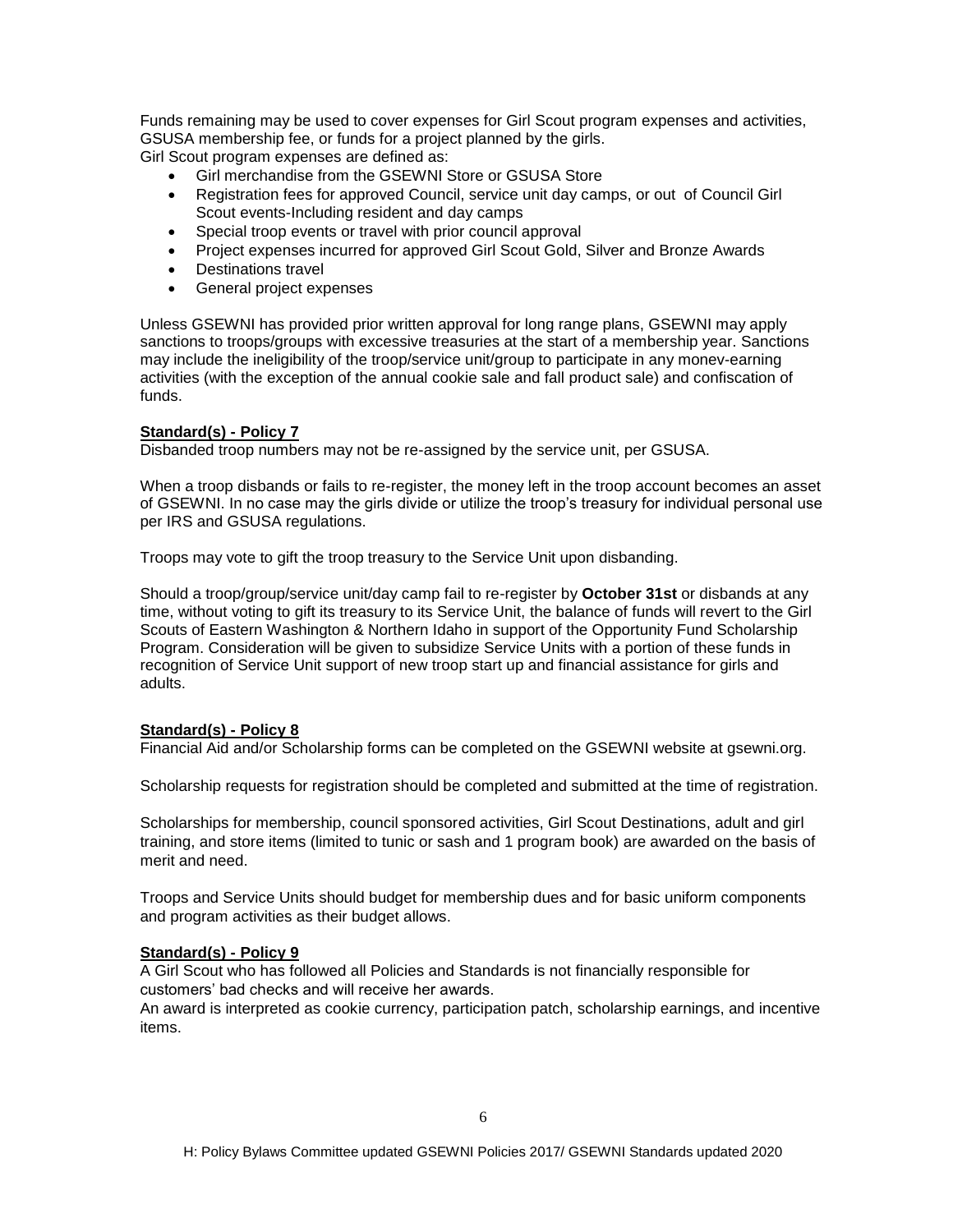A Girl Scout Juliette (Individually registered girl member) may participate in product sales programs by aligning herself with a troop/group or a staff run outreach program. Cookies or fall products are ordered by the troop/group and paid for through the troop/group. Proceeds earned by the troop/group remains with the troop/group and is not the property of any individual girl.

The signer on financial agreements accepts responsibility for all product(s) ordered and received and for collecting and remitting monies to the appropriate product sales person or account within the time frame established by the council.

Once cookies are ordered and received they cannot be returned. All exchanges must be receipted.

No checks over \$72 shall be accepted for product sales without prior approval from the Council Product Sales Manager. Accepting multiple checks written on the same account for orders over \$72 is not permissible. Orders and accounts over \$72 must be paid via money orders, cashier checks, cash, or credit/debit card (where available). Checks must be made out to Girl Scouts of Eastern Washington & Northern Idaho or GSEWNI.

GSEWNI will seek to collect attorney fees and court costs in any lawsuit, legal action or arbitration*.*

Troops and Service Units do not earn profit on monies turned over to the GSEWNI for collection.

Combining sales within groups or families to earn more cookie currency and other awards is prohibited.

Cookie currency is given to individual girls to manage. The money management and budgeting experience girls receive is an integral part of the cookie program.

- Cookie currency is non-transferable
- Lost or Stolen Cookie currency can be reissued for a fee
- Cookie currency may not be credited toward purchases made prior to issuance nor after its expiration date
- Purchases made with cookie currency do not receive coin change

The adult role is to encourage and support a girl's participation in the cookie program.

#### **Standard(s) - Policy 10**

The board may delegate to the CEO the authority to accept or reject office and camping equipment and other specified items, provided the value of any gift from any organization or person does not exceed an amount set by the board and further provided that adequate investigation of the item is conducted to assure that the item will be a benefit to the council and not constitute an inappropriate liability as noted in the Gift Acceptance Policies.

#### **Standard(s) - Policy 11**

Members of the board and/or board development committee may have family members who are employed as temporary or seasonal staff. All employed personnel decisions are made or approved by the Chief Executive Officer.